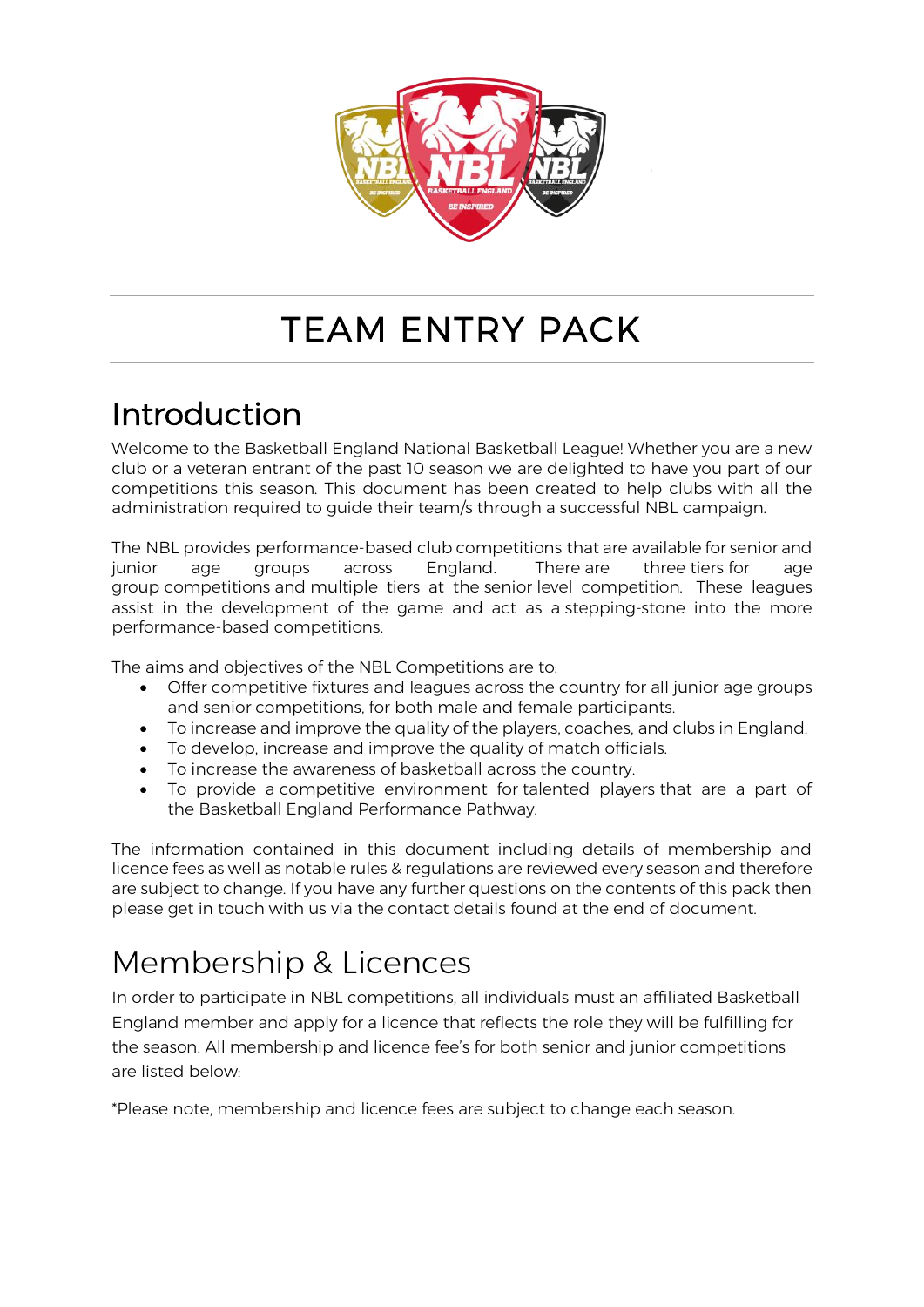|                               | <b>NBL COMPETITION LICENCE (includes membership)</b> |                                              |                                                                                                                                                                    |            |  |
|-------------------------------|------------------------------------------------------|----------------------------------------------|--------------------------------------------------------------------------------------------------------------------------------------------------------------------|------------|--|
| <b>LICENCE</b><br><b>TYPE</b> | <b>NATIONALITY CATEGORY</b>                          |                                              |                                                                                                                                                                    | <b>FEE</b> |  |
| Senior                        | National                                             | NBL-All<br><b>Divisions</b>                  |                                                                                                                                                                    | £50.00     |  |
| Player                        | Non-National                                         | $NBL - All$<br>Divisions                     |                                                                                                                                                                    | £525.00    |  |
| Under 20                      | National                                             | $NBL - All$<br><b>Divisions</b>              |                                                                                                                                                                    | £44.00     |  |
| Player                        | Non-National                                         | NBL - All<br><b>Divisions</b>                |                                                                                                                                                                    | £44.00     |  |
|                               |                                                      |                                              |                                                                                                                                                                    | £21.00     |  |
|                               |                                                      | Under 18<br>Under 16<br>Under 14<br>Under 12 | £21.00                                                                                                                                                             |            |  |
| Players 18<br>and under       |                                                      |                                              | £21.00                                                                                                                                                             |            |  |
|                               |                                                      |                                              | £21.00<br>£55.00<br>18<br>£33.00<br>£27.00<br><b>NBL</b><br>£61.00<br><b>NBL</b><br>£24.00<br><b>NBL</b><br>£42.00<br><b>NBL</b><br>£24.00<br><b>NBL</b><br>£42.00 |            |  |
|                               |                                                      | Senior team                                  |                                                                                                                                                                    |            |  |
| Coach                         | All                                                  | Under<br>team                                |                                                                                                                                                                    |            |  |
| Bench<br>Personnel            | All                                                  | All                                          |                                                                                                                                                                    |            |  |
| Referee                       | All                                                  | Senior<br>games                              |                                                                                                                                                                    |            |  |
|                               |                                                      | Junior<br>games                              |                                                                                                                                                                    |            |  |
| Table<br>Official             | All                                                  | Senior<br>games                              |                                                                                                                                                                    |            |  |
|                               |                                                      | Junior<br>games                              |                                                                                                                                                                    |            |  |
| Statistician All              |                                                      | Senior<br>games                              |                                                                                                                                                                    |            |  |

### NBL LICENCE FEES (includes membership)

# Regulations Summary

The below information details the most useful and most frequently queried rules & regulations regarding participation in NBL competitions. It is important to note that there are many more rules than the ones covered in this pack so if you are ever unsure on something please check the rules and regulations document or contact a member of the Basketball England team before taking any further action. The rules for senior and junior leagues differ in some areas so it is important to familiarise yourself with the rules that are relevant to the competition your team will be entering into. All additional information can be found in the NBL regulations for the 2022/23 season via this [link.](https://www.basketballengland.co.uk/media/14310/final_nbl-rules-and-regulations-2021_22.pdf)

### Governance

Affiliations – All clubs participating must ensure they are affiliated to Basketball England, clubs can do this by paying the affiliation fee on the [membership portal](https://membership.basketballengland.co.uk/Account/Login) – (£50 Junior Club, £70 Senior Club) this will be the only option to enter your team. If your club is a new team they will need to register as a club [here](https://www.basketballengland.co.uk/get-involved/clubs/new-clubs-and-teams/)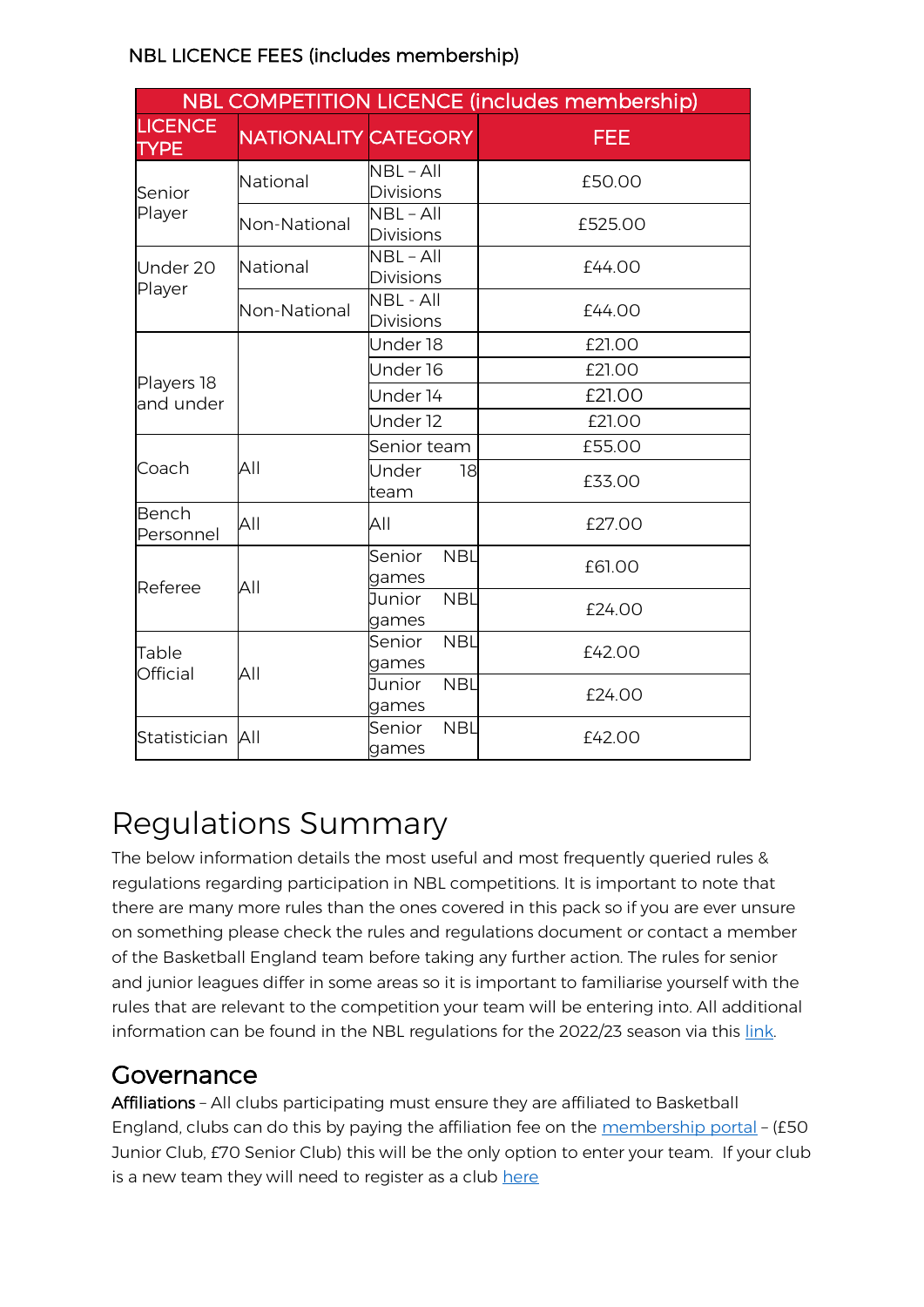Team Names – All team names must include a specific geographical location (the county, city, or town where the team/venue is based). A nickname can also be included (Rockets, Magic etc).

Finance – All clubs must display adequate levels of finance to enable it to perform in all respects in a manner that us consistent with its status. The information in the Fees and Finances section will help clubs with forecasting how much it will cost to participate in NBL competitions.

## Fees & Finances

\*The fees listed below are subject to change season on season.

#### Team Entry Fees

| <b>DESCRIPTION</b>                                     | <b>COST</b> |
|--------------------------------------------------------|-------------|
| Division One Men (inc. Cup & Trophy where<br>eligible) | £725        |
| Division Two Men (inc. National Cup)                   | £550        |
| Division Three Men (inc. National Cup)                 | £500        |
| Division One Women (inc. National Cup)                 | f400        |
| Division Two Women (inc. National Cup)                 | £350        |
|                                                        |             |
| Junior NBL - Premier League Entry                      | £130        |
| Junior NBL - Conference League Entry                   | £110        |
| Junior NBL - Regional League Entry                     | £90         |
| Junior NBL - Under 12 competitions                     | £90         |
| Junior National Cup Entry                              | £40         |

### CLUB AFFILIATION FEES

| <b>DESCRIPTION</b>   | <b>COST</b> |
|----------------------|-------------|
| Senior Only Club     | F7N         |
| Senior & Junior Club | F7N         |
| Junior Only Club     | F50         |

NOTE: All clubs must pay a club affiliation fee at the start of the season, regardless of which competitions they enter.

Teams competing in Basketball England Competitions are encouraged to establish a club-based approach to their structures. This means that the following are required:

- Appoint nominated volunteers into key positions and functions within the club (e.g., chairman, club secretary, treasurer, marketing officer, fundraising officer etc)
- Consider financial sustainability, keep a monthly spreadsheet, and write down all income and expenditure.
- Coaches and assistant coaches must be Level 2 qualified, be DBS checked and have a current safeguarding certificate.
- Organisation of courses within the club.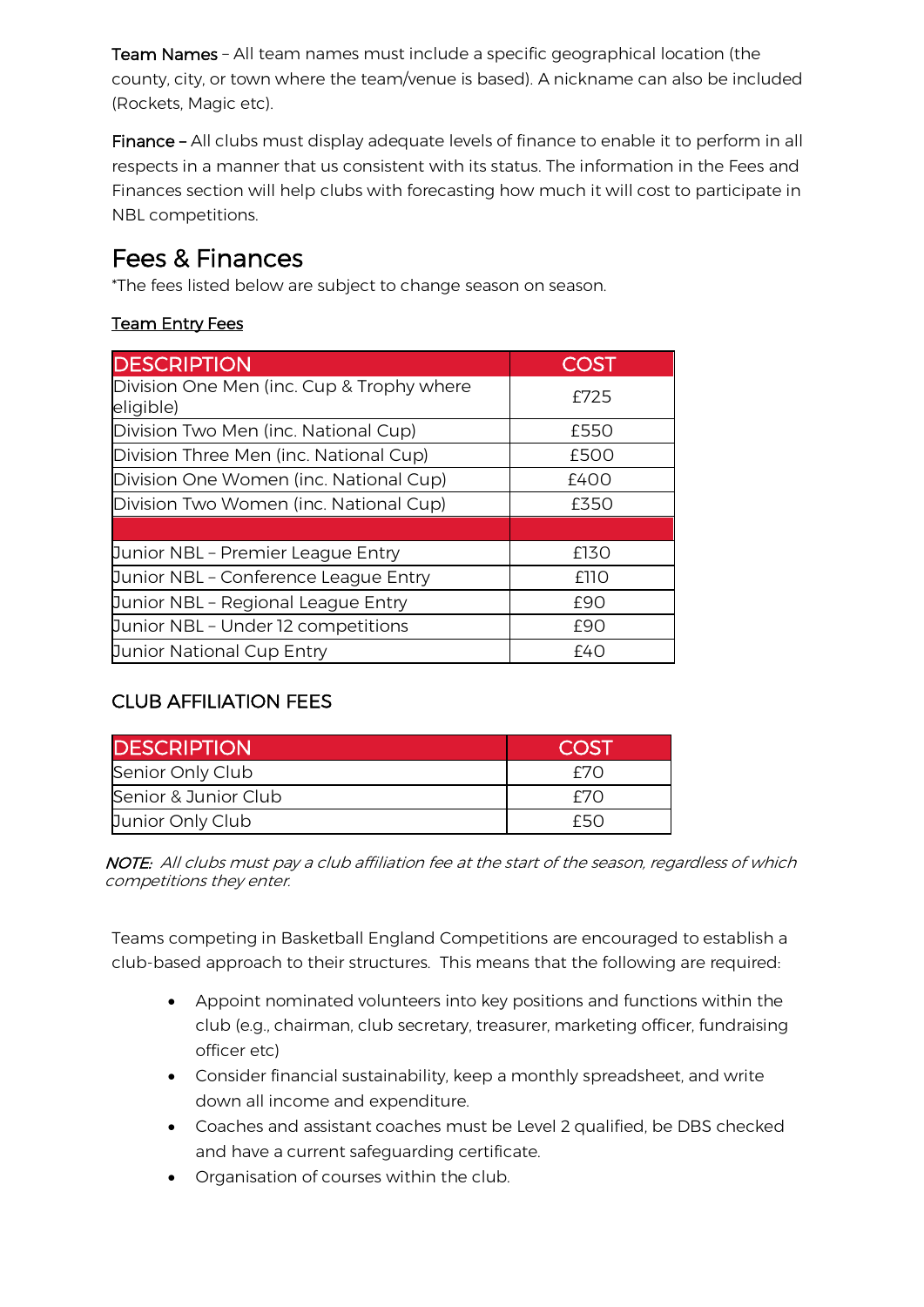### **Participants**

#### Individual Membership & Licencing:

- All individuals must obtain the relevant licence to fulfil the role they are participating in at National League Level.
- All coaches must be a minimum level 2 coach within the leagues.
- Division One men's coaches must hold a level 3 qualification.
- No player can be licenced to represent more than one National League club. The exception is where the club does not have a senior outlet and the individual is seeking to licence to play 'up' from a junior age group team.
- No coach can be licensed for two clubs that compete in the same league or competition at any one time.
- Basketball England will set a deadline for individuals to be licenced by and none will be processed further following this date.

#### Eligibility:

- Coaches for junior teams must present a clear enhanced DBS check and appropriate safeguarding training as part of eligibility requirements prior to being licenced.
- Players may play in senior competitions having attained their 15<sup>th</sup> birthday.

| <b>National Basketball League</b> |                    | <b>MEN</b>                                           |                       |           |                    |           |
|-----------------------------------|--------------------|------------------------------------------------------|-----------------------|-----------|--------------------|-----------|
| Licence                           | <b>Nationality</b> | Category                                             | <b>NBL Division 1</b> |           | NBL Division 2 & 3 |           |
| <b>Type</b>                       |                    |                                                      | Play                  | Register  | Play               | Register  |
|                                   | National           | Senior Player (18+)                                  | Unlimited             | Unlimited | Unlimited          | Unlimited |
| Senior<br>Player                  |                    | Type 1 - Visa or work<br>permitted required          | 2                     | 4         |                    | 3         |
|                                   | Non-National       | Type 2 - Settled<br>Status/Pre-settled<br>Status/ILR | Unlimited             | Unlimited | Unlimited          | Unlimited |

• Senior player eligibility is as follows, 2021-22 new eligibility: Based on two categories, National and Non-National. Non-National will be split into two type

| <b>National Basketball League</b> |                    |                                                | <b>WOMEN</b>           |           |                        |           |
|-----------------------------------|--------------------|------------------------------------------------|------------------------|-----------|------------------------|-----------|
| Licence                           | <b>Nationality</b> | Category                                       | <b>WNBL Division 1</b> |           | <b>WNBL Division 2</b> |           |
| <b>Type</b>                       |                    |                                                | Play                   | Register  | Play                   | Register  |
|                                   | National           | Senior Player (18+)                            | Unlimited              | Unlimited | Unlimited              | Unlimited |
| Senior<br>Player                  | Non-National       | Type 1 - Visa or<br>work permitted<br>required |                        | 3         |                        | 3         |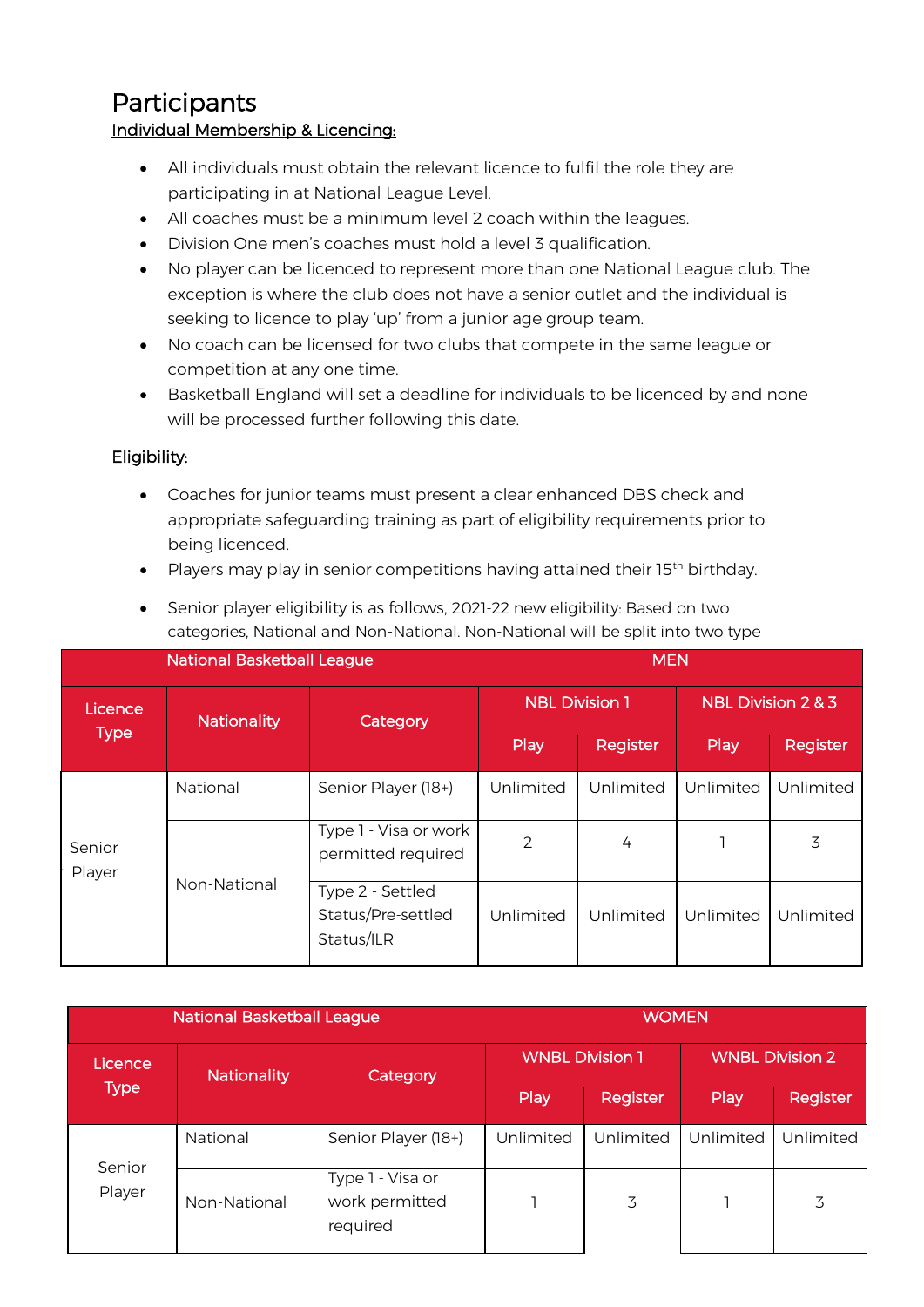| Type 2 - Settled<br>Status/Pre-settled<br>Status/ILR | Unlimited | Unlimited Unlimited Unlimited |  |  |
|------------------------------------------------------|-----------|-------------------------------|--|--|
|------------------------------------------------------|-----------|-------------------------------|--|--|

#### Eligibility for Competitions:

| Category              | <b>Born Between</b>     |
|-----------------------|-------------------------|
| <b>Senior Players</b> | 31/08/97 or earlier     |
| Under <sub>23</sub>   | 01/09/1999 -31/08/2001  |
| Under 20              | 30/09/2002 -31/08/2004  |
| Under 18              | 01/09/2004 - 31/08/2008 |
| Under 16              | 01/09/2006 - 31/08/2010 |
| Under 14              | 01/09/2008 - 31/08/2012 |
| Under 12              | 01/09/2010 - 31/08/2013 |

| Category | Eligibility                                                                                                                                                                                                                                 |
|----------|---------------------------------------------------------------------------------------------------------------------------------------------------------------------------------------------------------------------------------------------|
| Senior   | Eligible only to play in Senior competitions, a<br>player must have attained their 15 <sup>th</sup> birthday.                                                                                                                               |
| Under 20 | Eligible to play in Senior competitions.                                                                                                                                                                                                    |
| Under 18 | Eligible to play in Under 18 competitions and<br>above. minimum age permitted is for the<br>player to be attaining their 15 <sup>th</sup> birthday from<br>the 1st September 2022 this permits all players<br>in School Year 10.            |
| Under 16 | Eligible to play in Under 16 competitions and<br>above. minimum age permitted is for the<br>player to be attaining their 13 <sup>th</sup> birthday from<br>the 1st September 2022 this permits all players<br>in School Year 8.             |
| Under 14 | Eligible to play in Under 14 competitions and<br>above. minimum age permitted is for the<br>player to be attaining their 11 <sup>th</sup> birthday from<br>the 1 <sup>st</sup> September 2022 this permits all players<br>in School Year 6. |
| Under 12 | Eligible to play in Under 12 competitions and<br>above. minimum age permitted is for the<br>player to be attaining their 10 <sup>th</sup> birthday from<br>the 1st September 2022 this permits all players<br>in School Year 5.             |

### Fixtures

#### Arrangement of fixtures:

- No NBL/Jnr NBL fixtures shall be played on National Cup final dates.
- All Matches shall take place at the following times unless special authorisation has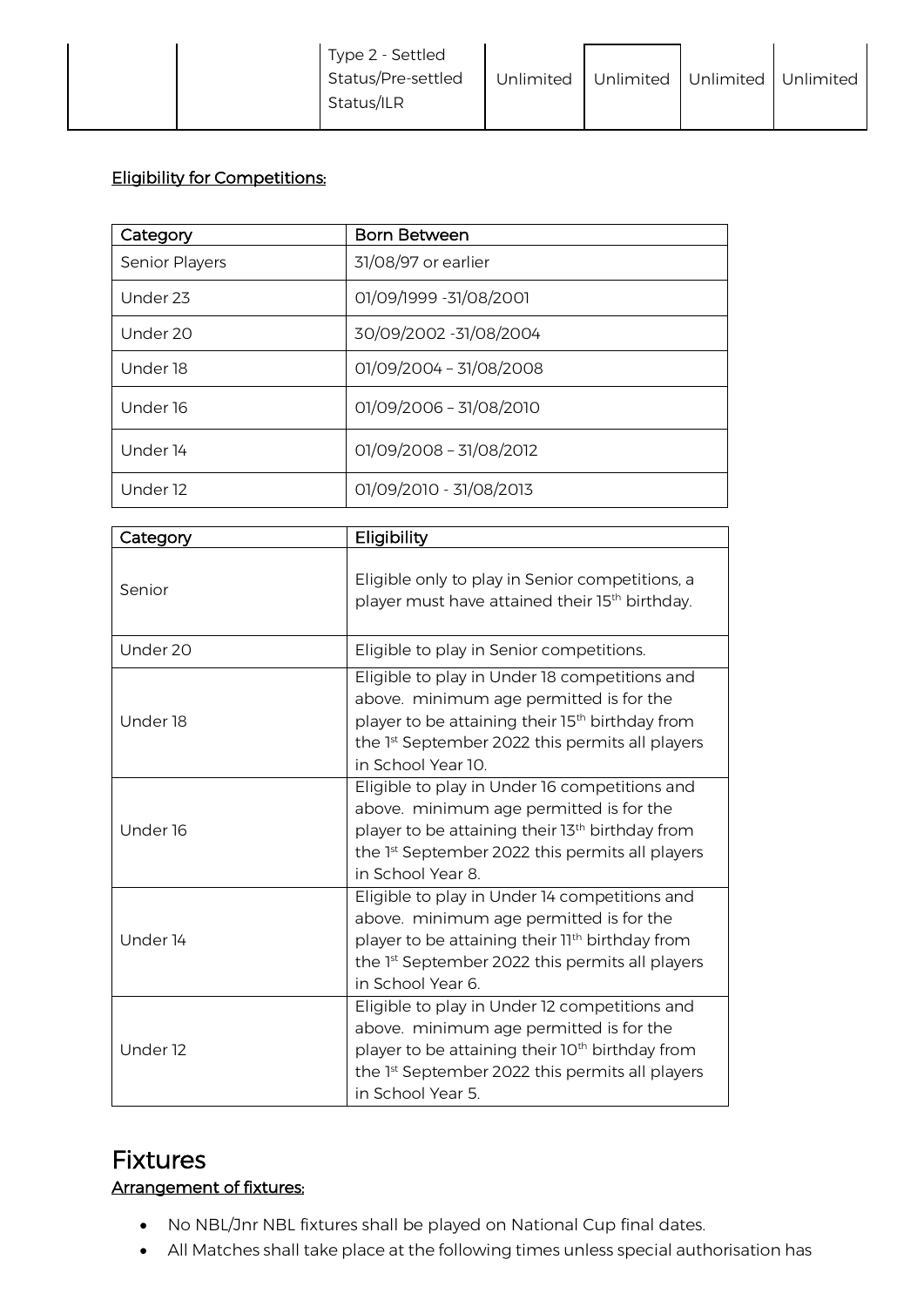been given by Basketball England. For Junior National Cup and Play-off quarter final games, the earliest a game can tip for juniors is 12pm, due to greater travel distance, unless mutually agreed between the two teams:

|               | Saturday        | Sunday        | Weekdays        |  |
|---------------|-----------------|---------------|-----------------|--|
| Men/Women     | $13.00 - 20.00$ | 13.00 – 17.00 | $19.30 - 20.00$ |  |
| Youth Leagues | 11.00 - 18.00   | 11.00 - 17.00 | mutual<br>Bv    |  |
|               |                 |               | agreement       |  |

• The Home Team must confirm all details with the Away Team at least two weeks before the Match and the Away Team must acknowledge such confirmation. If confirmation hasn't been received by the away team in under two weeks prior to the fixture, the game will still go ahead and the away team must make contact with the home team to establish if the details of the fixture is per the Basketball England Website (after 31st August).

#### Rearrangement, Postponement, Abandonment and Replaying of Matches:

- All requests to postpone fixtures made at least 7 days in advance, between clubs must be in writing, stating why the postponement is being requested. The request can either be agreed or rejected by clubs in writing.
- The responsibility for notifying Match Officials of a postponement rests with the Home Club.
- A Team shall forfeit a match if: fifteen (15) minutes after the scheduled tip off time, the Team is not present on the court or is unable to field five (5) Players ready to play save were, by agreement of all parties, a Match tips off late (e.g., as a result of travel delays).

#### Match Results:

• Legible electronic copies of the Scoresheet, the Statistics File (Division One Men, Division One Women and Division Two Men only) shall be emailed by the Home Club to Basketball England scoresheets@basketballengland.co.uk no later than 48 hours following completion of the Match.

### Playing Kit Team Uniforms:

- Team Uniforms must comply with the official rules of basketball (as updated and defined by FIBA)<http://www.fiba.basketball/documents>
- Team Uniforms may carry advertising subject to any requirement from time to time specified by, and the prior approval of, Basketball England.
- Each Club must register details of its first-choice colours (vests and shorts) with Basketball England. The Home Team must always wear its complete registered colours. It is the responsibility of the Away Team to ensure that its uniforms contrast sufficiently with those worn by the Home Team, and in any case of doubt, it is recommended that the Home Team have two alternative uniforms available. It is also recommended that the Home Team also ensures that a set of uniforms, dissimilar from their first-choice colours, are available at the venue, for use by them in case of an unavoidable colour clash.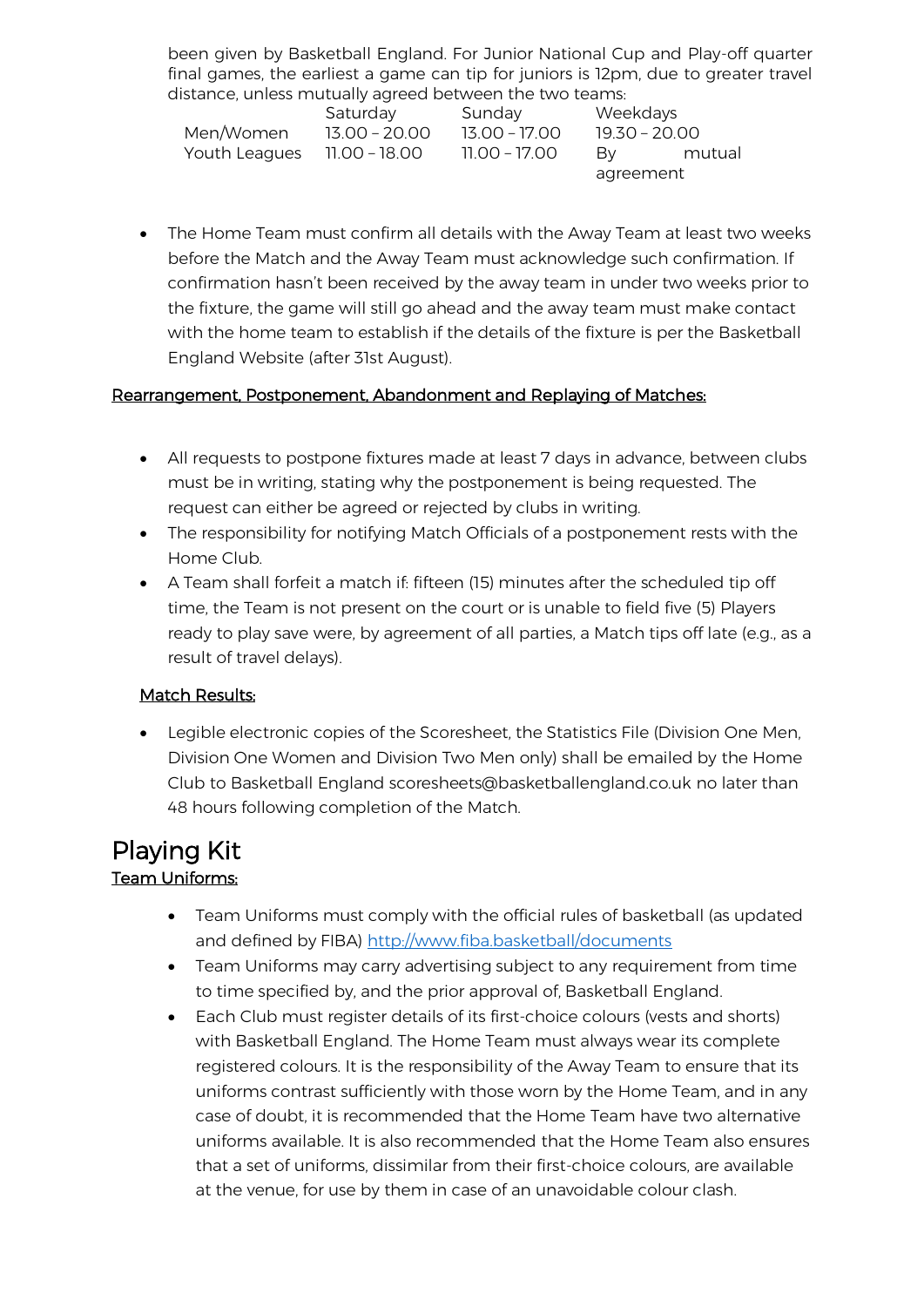## Game Day Match Costs:

- This information will help you budget the costs for staging an NBL game to assist with you with budgeting for competing at this level.
- Facility Hire (roughly 3 hours for set up, warm up, game time and any overtime, set down.
- Plus officials costs below

| <b>Facility Hire</b> | X3 hours court |
|----------------------|----------------|
|                      | @ £            |
| Officials cost       |                |
|                      |                |
| Total                |                |

#### Match Officials Appointments and Expenses:

- All Match Officials operating in National Basketball League and Cup Competitions must be licensed with Basketball England.
- For senior competitions, all Crew Chiefs and Umpires will be appointed by Basketball England for each Match.
	- o Junior matches require officials to be appointed by the home team, a list of officials in a local area can be provided by Basketball England in the event that a team cannot source their own.
- HMRC expects all payments to be made by bank transfer or cheque. All officials are responsible for paying their own taxes and National Insurance and must comply with HMRC regulations. Payments by BACS must be paid within 7 clear working days of conclusion of the match. Where payments are not received on the 8th day Basketball England will not appoint any officials to the next home game until payment is made. If no payment is made 5 days prior to the next scheduled match, then the game will be forfeited. For clubs who breach this on the second occasion they will be required to make payment in advance or on the day by BACS or by alternative payment option listed below.
- Payments made in cheque or cash must be made prior to the match.
- In the case where the Home Club appoint the match officials, they must meet the following criteria - (i) Must be licenced with Basketball England as a referee. (ii) In the case that a referee is under 18, his or her co-official must be at least 18 years old, qualified (Level 2 minimum), and licenced as a referee with Basketball England. (iii) No siblings/family taking part in fixture. (iv) Is not registered to participate in the same competition
- The number of referees, at each level, that should be appointed to each League and/or Playoff Match should be as follows.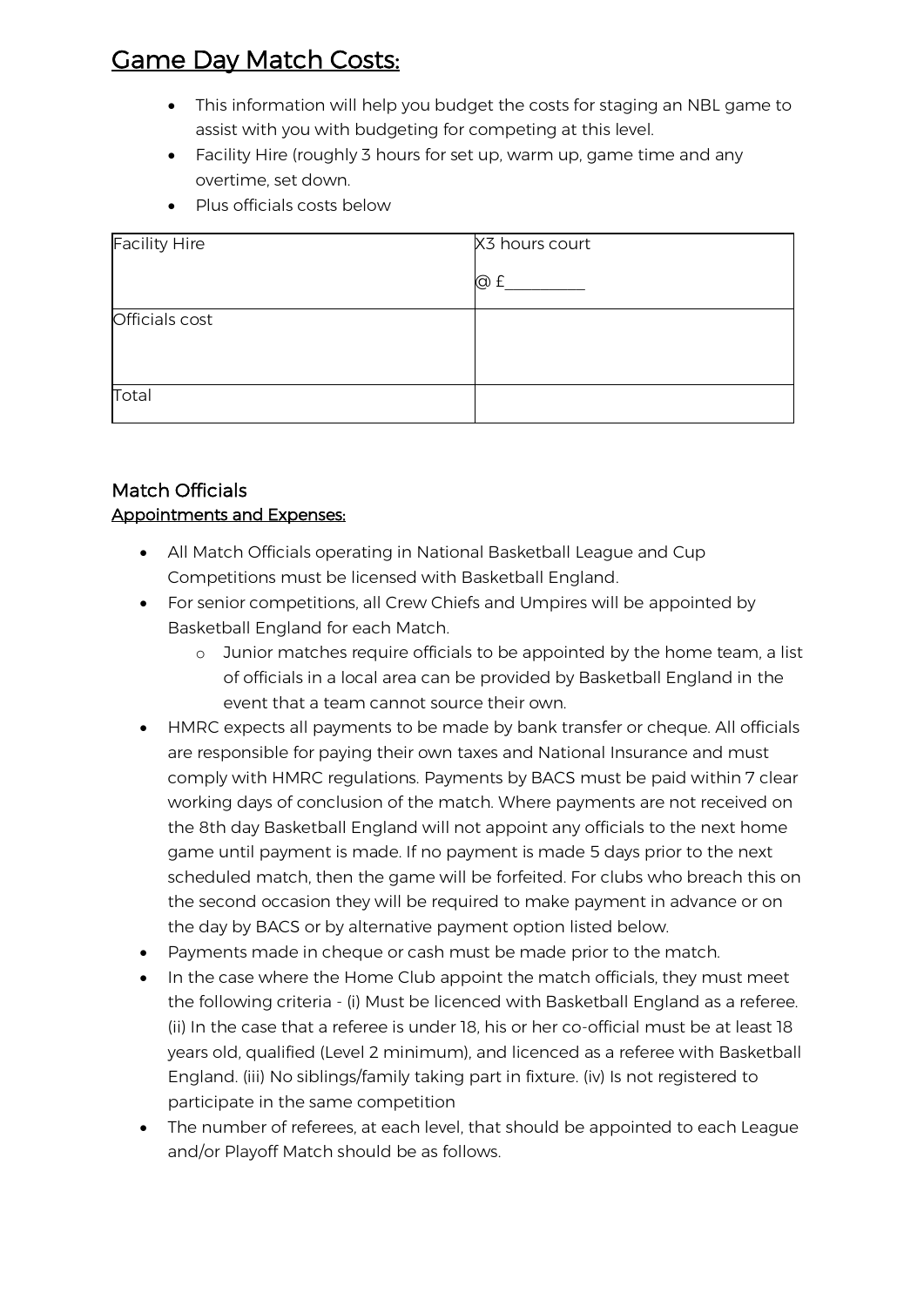| League                                                                         | N.o. Referees<br>(Level 2) | N.o. Referees<br>(Level 1) |
|--------------------------------------------------------------------------------|----------------------------|----------------------------|
| Under 18 Premier & Conference<br>U16 Premier & Conference<br>U14 Premier       |                            |                            |
| Under 16 Regional<br>Under 14 Conference & Regional<br>U <sub>12</sub> Leagues |                            |                            |

| League              | No. Table Officials<br>(Level 3) | No. Table Officials<br>(Level 2) | <b>No. Table Officials</b><br>(Level 1) |
|---------------------|----------------------------------|----------------------------------|-----------------------------------------|
| Division One Men    | 3                                |                                  |                                         |
| Division Two Men    | っ                                |                                  |                                         |
| Division Three Men  |                                  |                                  |                                         |
| <b>Division One</b> |                                  |                                  |                                         |
| Women               |                                  |                                  |                                         |
| Division Two        |                                  | 2                                | ( )                                     |
| Women               |                                  |                                  |                                         |
| Under 18/16 Premier |                                  |                                  |                                         |
| Under 18/16         |                                  |                                  |                                         |
| Conference/Regional |                                  |                                  |                                         |
| Under 14 Leagues    |                                  |                                  |                                         |
| Under 12 Leagues    |                                  |                                  |                                         |

• The number of Table Officials, at each level, that should be appointed to each League and/or Playoff Match should be as follows, this includes 24 second operators:

### Medical Matters First Aid and Equipment

• The Home Club shall be responsible for providing suitable first aid equipment at the venue and all teams shall have a first aider present, qualified to a minimum of "basic first aid".

#### Blood Injuries

• During a Match, the Crew Chief must order any Player who is bleeding, or has an open wound, to leave the playing area. The Player may return to the court only after the bleeding has stopped and the area affected, or the open wound, has been completely and securely covered.

## Anti-Doping

- Any person for whom a positive result has been determined in respect of the use of a prohibited substance (or refusing to take a test for such substances) shall automatically be referred to UK Anti-Doping who will determine the appropriate penalty under the WADA code.
- If a Player has been found to have committed an anti-doping rule violation during a Competition, the result of the Match shall remain valid. However, in such a case, the Player in question shall forfeit any medals and prizes.
- In accordance with UK Anti-Doping Policy, where more than one member of a team has been notified of a possible Anti- Doping Rule Violation in connection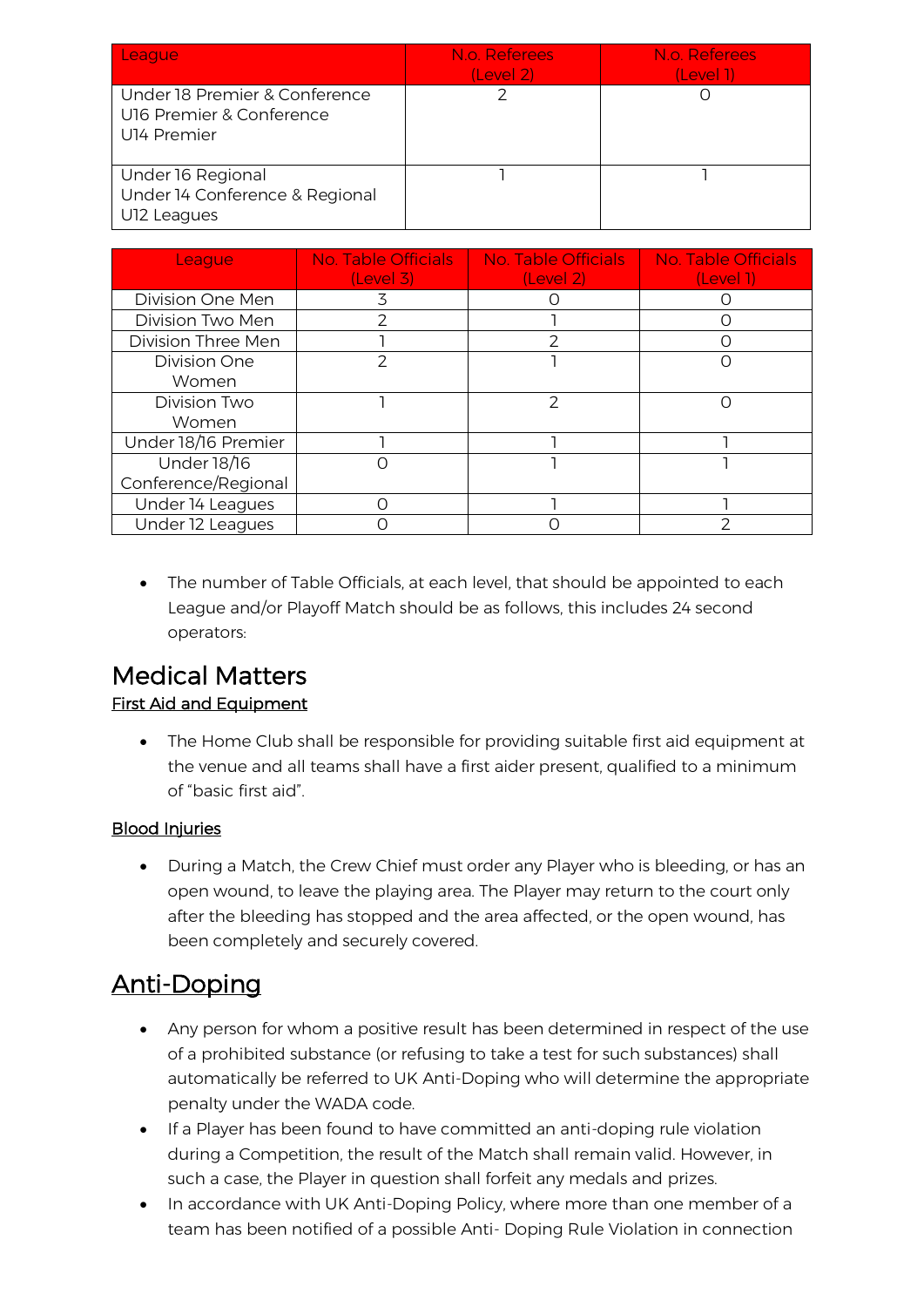with an Event, the team may be subjected to Target Testing during the Event Period.

• Furthermore, if more than two members of a team are found to have committed an Anti -Doping Rule Violation during an Event Period, this shall be treated as misconduct pursuant to the disciplinary rules for which an appropriate sanction shall be imposed on the team (e.g., loss of points, Disqualification from a Competition or Event, or other sanction) over and above any Consequences that are imposed on the individual participants committing an Anti-Doping Rule Violation.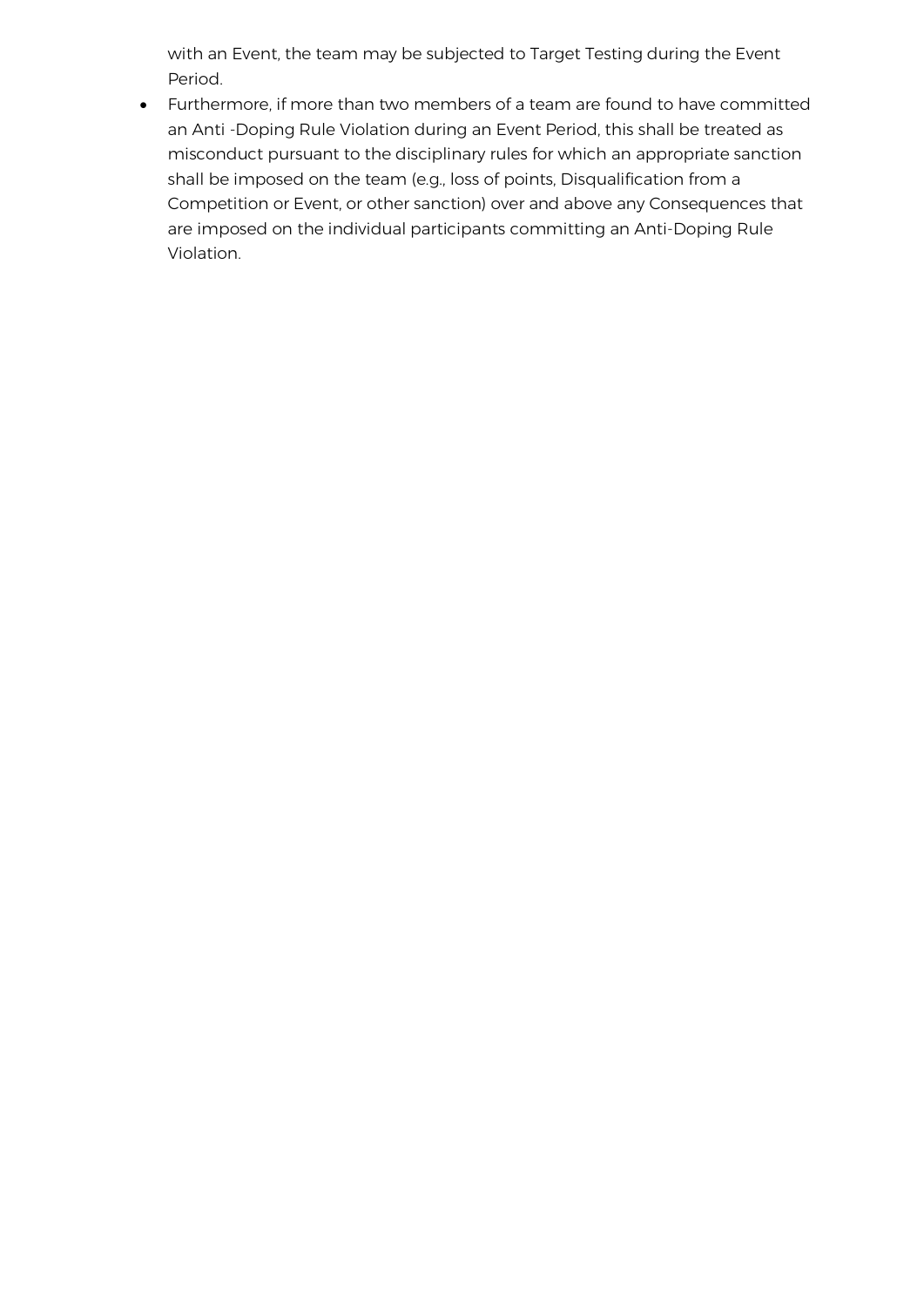## Facility Requirements

| <b>NATIONAL BASKETBALL LEAGUE FACILITY STANDARDS</b>                                                                                                                                                    |                                                                                                                                                      |          |        | Dì    | D <sub>2</sub> | U18/16            | U18/16<br>Conference/ | U14                | U14<br>Conference/ | U12<br>Mixed/          |
|---------------------------------------------------------------------------------------------------------------------------------------------------------------------------------------------------------|------------------------------------------------------------------------------------------------------------------------------------------------------|----------|--------|-------|----------------|-------------------|-----------------------|--------------------|--------------------|------------------------|
|                                                                                                                                                                                                         |                                                                                                                                                      | D1/2 Men | D3 Men | Women | Women          | Premier<br>League | Regional<br>League    | Premier<br>League  | Regional<br>League | <b>Girls</b><br>League |
| <b>Playing Court with a minimum</b><br>run-off of 2m from the court<br>edge to any obstruction (inc.<br>team benches, seating etc) for<br>senior competitions and Im run<br>off for junior competitions | 28 x 15m                                                                                                                                             |          |        |       |                |                   |                       |                    |                    |                        |
|                                                                                                                                                                                                         | $26 \times 14m$                                                                                                                                      |          |        |       |                |                   |                       |                    |                    |                        |
| <b>Basketball Goals</b><br>3.05m from floor                                                                                                                                                             | Pressure release rings with 70KG<br>flex break with adequate back<br>support frame.                                                                  |          |        |       |                |                   |                       |                    |                    |                        |
| Backboards - 1.8m x 1.05m<br>(minimum thickness 19mm),<br>and 1.2m from end line. Older<br>backboards sized 1.8m x 1.2m<br>must be padded                                                               | 2 backboards made from<br>transparent material                                                                                                       |          |        |       |                |                   |                       |                    |                    |                        |
|                                                                                                                                                                                                         | 2 backboards made from<br>transparent or wood material                                                                                               |          |        |       |                |                   |                       |                    |                    |                        |
|                                                                                                                                                                                                         | Backboard sides and lower edge<br>must be padded.                                                                                                    |          |        |       |                |                   |                       |                    |                    |                        |
| <b>Flooring</b>                                                                                                                                                                                         | Timber or synthetic floor meeting<br>standard European Standard EN<br>14904:2005. Timber Area Elastic<br>A4 floor preferred                          |          |        |       |                |                   |                       |                    |                    |                        |
| <b>Spectator Provision</b>                                                                                                                                                                              | 250 seated spectators.                                                                                                                               |          |        |       |                |                   |                       |                    |                    |                        |
|                                                                                                                                                                                                         | 100 seated spectators.                                                                                                                               |          |        |       |                |                   |                       |                    |                    |                        |
|                                                                                                                                                                                                         | 50 seated spectators as required.                                                                                                                    |          |        |       |                |                   |                       |                    |                    |                        |
| <b>Changing Rooms</b>                                                                                                                                                                                   | Two separate 17 person changing<br>rooms with access to shower and<br>toilet facilities for use by home<br>and away teams.                           |          |        |       |                |                   |                       |                    |                    |                        |
|                                                                                                                                                                                                         | Two separate 3 person changing<br>rooms with access to shower and<br>toilet facilities for match officials<br>(male & female).                       |          |        |       |                |                   |                       |                    |                    |                        |
| <b>Heating/Lighting</b>                                                                                                                                                                                 | Recommended temperature<br>comfort for participants and<br>spectators 16°C.                                                                          |          |        |       |                |                   |                       |                    |                    |                        |
|                                                                                                                                                                                                         | A minimum of 500 Lux lights<br>For televised games a minimum<br>of 1400 Lux is required                                                              |          |        |       |                |                   |                       |                    |                    |                        |
| <b>Scoreboard</b>                                                                                                                                                                                       | Electronic scoreboard with digital<br>countdown to show score, time,<br>team fouls and time-outs<br>mandatory. Players names and<br>fouls desirable. |          |        |       |                |                   |                       |                    |                    |                        |
|                                                                                                                                                                                                         | Running score and electronic /<br>digital game time to be shown                                                                                      |          |        |       |                |                   | $\mathbf{v}$          | $\boldsymbol{\nu}$ |                    |                        |
|                                                                                                                                                                                                         | 24 seconds device that must<br>reset to 14 seconds.                                                                                                  |          |        |       |                |                   |                       |                    |                    |                        |

## **Disciplinary**

The below outlines penalties that apply to offences committed whilst participating as a member club of the NBL. Some offences relate specifically to certain levels of competition, namely senior men and women so please read the specific regulation they refer to if you are unsure whether it would be applicable to your club.

| <b>Offence</b>                            | Penalty                          |
|-------------------------------------------|----------------------------------|
| Failure to provide qualified and licensed | £25 per official and possible    |
| Table Officials: (Regulation 41)          | disciplinary action for the club |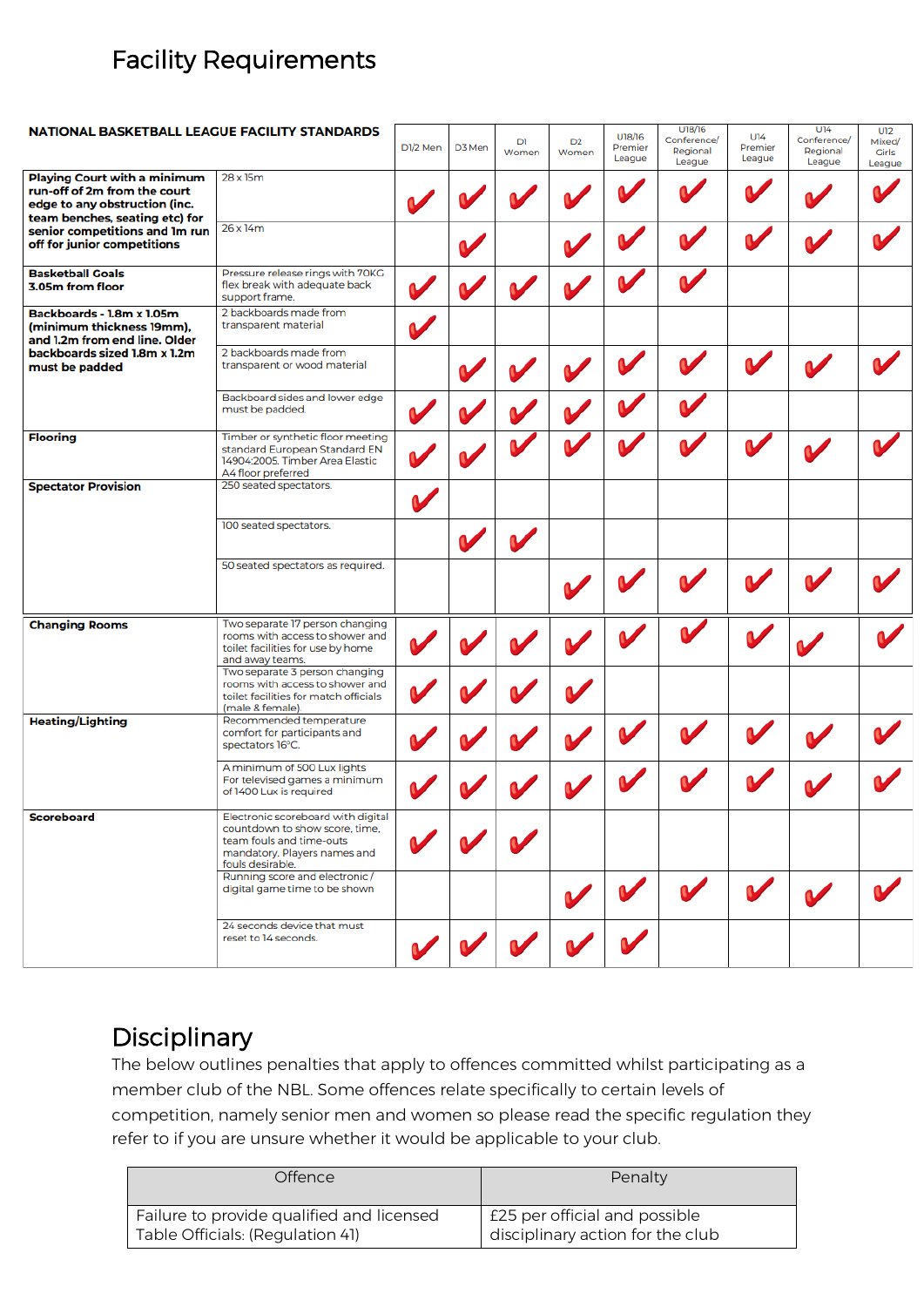| Forfeiture of fixture: (Regulation 24)                                                                                         | Senior:<br>See Regulation 24<br>Junior:<br>£100 - $1st$ offence<br>£200 - subsequent                                                                                                  |
|--------------------------------------------------------------------------------------------------------------------------------|---------------------------------------------------------------------------------------------------------------------------------------------------------------------------------------|
| Failure to attend the pre-match meeting<br>and/or late arrival of team for pre Match<br>meeting (5 players): (Regulation 26.5) | £50                                                                                                                                                                                   |
| Failure to email Scoresheet as required:<br>(Regulations 30.1 and 30.6 as applicable)                                          | £40 - $1st$ offence<br>£60 - 2 <sup>nd</sup> offence<br>1 Pts deduction - subsequent                                                                                                  |
| Failure to upload or send FIBA LiveStats<br>game file as required: (Regulation 30.2)                                           | $£40 - ]st$ offence<br>£100 - $2nd$ offence<br>1 Pts deduction - subsequent                                                                                                           |
| Failure to live webcast the FIBA LiveStats<br>game as required: (Regulation 30.2)                                              | $f15 - 1^{st}$<br>£30 -2 <sup>nd</sup> Offence<br>1 pts deduction -subsequent                                                                                                         |
| Failure to update result service: (Regulations<br>30.4 and 30.5 as applicable)                                                 | £15 - $1st$ offence<br>$E30$ - subsequent                                                                                                                                             |
| Failure to video and submit/upload the<br>game tape to Hudl for game breakdown<br>(regulation 30.3 and 30.8)                   | £150.00 - $\overline{1^{st}$ Offence<br>£250.00 - $2nd$ Offence<br>£500.00 - 3rd Offence and final written<br>warning<br>Immediate expulsion from league - 4 <sup>th</sup><br>Offence |
| Failure to provide refreshments where<br>required: (Regulation 21.6)                                                           | £50                                                                                                                                                                                   |
| Failure to field 8 players: (Regulations 31.1)                                                                                 | £50                                                                                                                                                                                   |
| Failure to provide scoreboard / 24 seconds<br>device: (Regulations 34.1 & 34.2)                                                | £100                                                                                                                                                                                  |
| Failure to provide adequate stewarding:<br>(Regulations 32.8)                                                                  | £50                                                                                                                                                                                   |
| Fielding an Ineligible Participant:<br>(Regulations 17.9.4)                                                                    | Minimum £500 plus consideration by<br>the Competitions Review Panel                                                                                                                   |
| Failure to ensure branding & numbering<br>shirts/court: (National Basketball League<br>Standards)                              | £25 per offence                                                                                                                                                                       |
| Failure to submit nominations for the 'End<br>of season' awards when requested                                                 | £150.00 per team                                                                                                                                                                      |
| Team arriving on the playing court up to 15<br>minutes after the scheduled tip off time:<br>(Regulations 22.7)                 | £50                                                                                                                                                                                   |